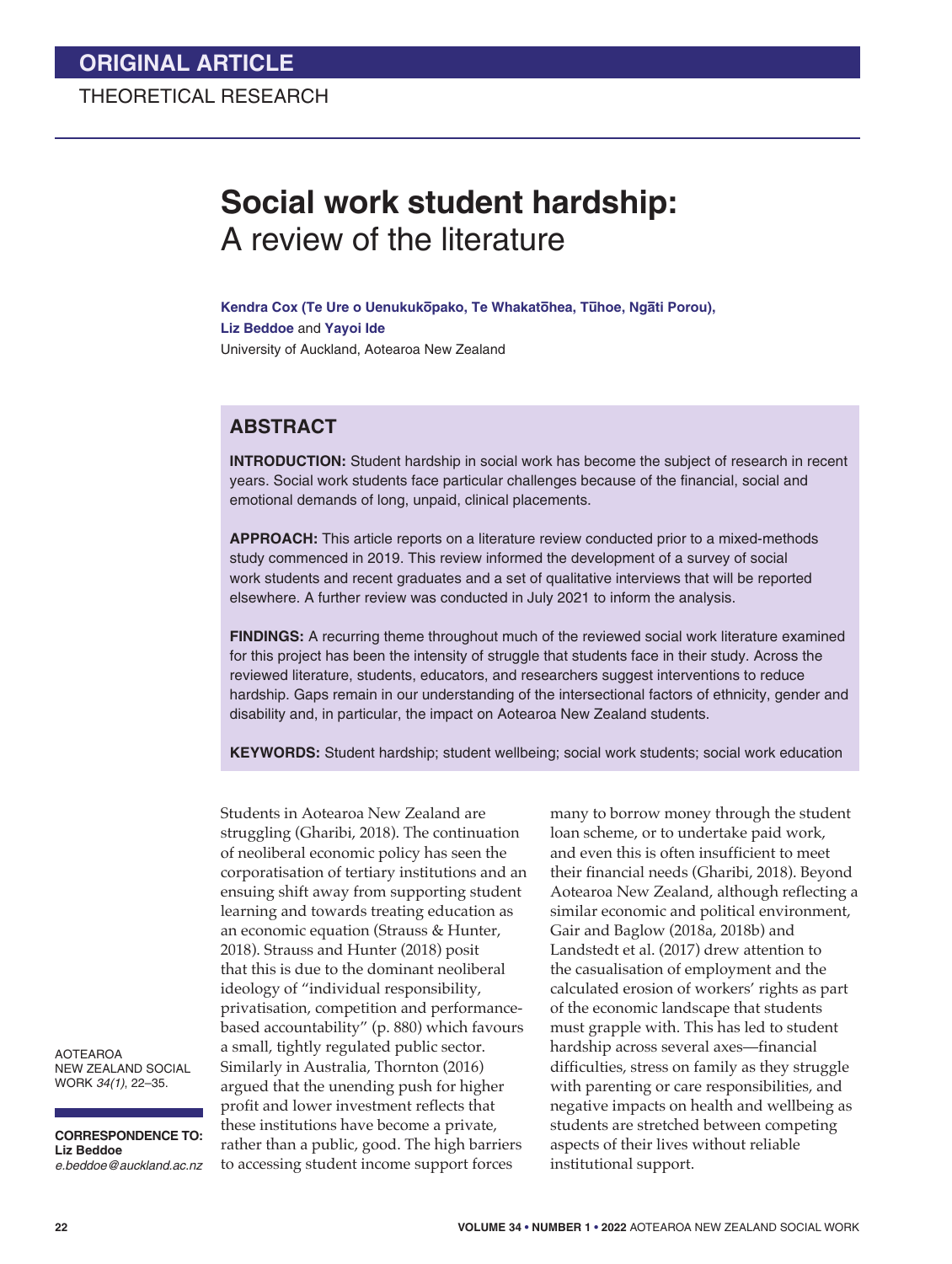The demands of professional placements on social work students are particularly challenging and can exacerbate the hardship many are already experiencing. Despite widening access to students from workingclass and diverse ethnic and cultural backgrounds, tertiary institutions around the world remain places of inequality (Curtis et al., 2012; Gair & Baglow, 2018c; Hosken, 2018a, 2018b; Michell et al., 2017; Thornton, 2016). While many social work educators are committed to social justice and equity among their students, there is "little evidence that educators, universities or professional bodies are hearing tertiary students' voices and working collaboratively with them for change" (Gair & Baglow, 2018c, p. 213, 2018a, 2018b, 2018c). Thornton (2016) argued that the political and economic environment, as well as the tertiary education sector, require serious reform for students to be wellsupported, healthy, and financially secure.

This article reports the findings of a literature review conducted first in 2019. The review sought to identify published research on social work student hardship in Aotearoa and elsewhere. There was significant research reported in Australia but little specifically about social work students in Aotearoa New Zealand. Themes developed from the review included income support; debt and financial hardship; the impact of caregiving responsibilities; health and wellbeing; class and ethnicity, and the impact of placements on students' wellbeing. This review informed the development of a survey of social work students and recent graduates and a set of qualitative interviews that will be reported elsewhere. A further review was conducted in July 2021 to inform the analysis. A final section reviews the arguments in the literature for change in social work education.

## **FINDINGS**

### **Income support, debt and hardship**

In 2018, 335,000 domestic students were enrolled in tertiary education in Aotearoa

*Table 1. Aotearoa New Zealand Social Work Students 2019 by Gender/Age*

| Female         | $2544 = 86.91\%$ |
|----------------|------------------|
| Male           | $375 = 12.81\%$  |
| Gender diverse | $7 = 0.24\%$     |
| Not identified | $1 = 0.04\%$     |
| 24 or younger  | $919 = 31.40\%$  |
| 25 to 29       | $547 = 18.69\%$  |
| 30 to 39       | $698 = 23.85\%$  |
| 40 to 49       | $521 = 17.80\%$  |
| 50 to 59       | $217 = 7.41\%$   |
| 60 or older    | $25 = 0.85\%$    |

*Source: Social Work Education Providers: Annual Report 2019* (SWRB, 2019).

New Zealand (Ministry of Education [MOE], 2019, p. 1), with 154,608 drawing from the national student loan scheme (p. 24). In 2019, the median debt for people leaving tertiary education was \$31,960 for those who completed a bachelor's degree, and \$38,060 for a postgraduate degree (MoE, 2019). In 2019, 2927 social work students were enrolled in Aotearoa New Zealand; a breakdown of these students by age, ethnicity and gender is provided in Tables 1 and 2 (data from Social Workers Registration Board, (SWRB) 2019). The majority of these students are full time and most are likely to have student loans, although this information is not available.

In their research analysing interviews with 70 tertiary students from around Aotearoa New Zealand in 2014–2015, Nissen et al. (2019) asserted that, although student debt is often considered to be "good debt", many students feel shame and stigma about their debt and anxiety about how it will impact on their future. Some students described their debt as "painful", "eye-watering", "scary", "astronomical", or "unreal" (pp. 250–251) with one participant saying her debt made her feel 'weak, a bit sick and quite panicky' (p. 250).

Unrau et al. (2019) also found that 86% of their American social work student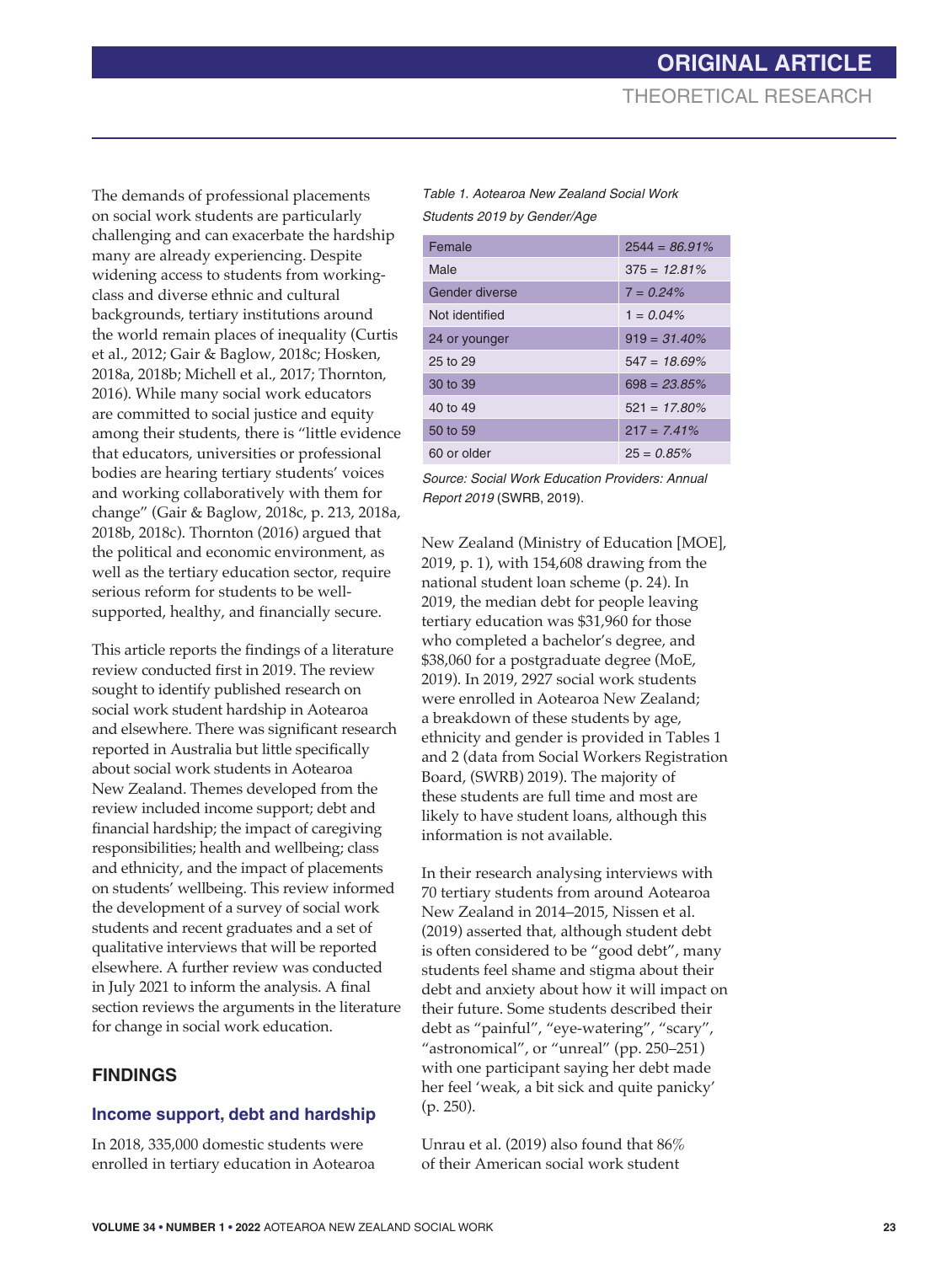| Table 2. Social Work Students 2019 by Ethnicity |  |  |
|-------------------------------------------------|--|--|
|-------------------------------------------------|--|--|

| Maori                         | $864 = 29.52\%$  |
|-------------------------------|------------------|
| New Zealand European/Pakeha   | $1399 = 47.80\%$ |
| British/Irish                 | $77 = 2.63%$     |
| <b>Other European</b>         | $71 = 2.43%$     |
| Australian                    | $32 = 1.09\%$    |
| Samoan                        | $200 = 6.83%$    |
| Cook Island Maori             | $76 = 2.60\%$    |
| Tongan                        | $127 = 4.34\%$   |
| Niuean                        | $69 = 2.36\%$    |
| Tokelauan                     | $12 = 0.41%$     |
| Fijian                        | $41 = 1.40\%$    |
| <b>Other Pacific Islander</b> | $38 = 1.30\%$    |
| South East Asian              | $16 = 0.55\%$    |
| Chinese                       | $39 = 1.33\%$    |
| Indian                        | $65 = 2.22%$     |
| Sri Lankan                    | $5 = 0.17%$      |
| Japanese                      | $8 = 0.27%$      |
| Korean                        | $12 = 0.41\%$    |
| <b>Other Asian</b>            | $39 = 1.33\%$    |
| Middle Eastern                | $12 = 0.41\%$    |
| <b>Latin American</b>         | $9 = 0.31\%$     |
| African                       | $48 = 1.64\%$    |
| Other                         | $59 = 2.02\%$    |

*Source: Social Work Education Providers: Annual Report 2019* (SWRB, 2019).

participants ( $n = 357$ ) had multiple debts from student loans, credit cards, personal loans and two-thirds of the students found their student debt unmanageable. Foodinsecure social work students were more likely to have more loan debt than those food-secure students (Miles et al., 2017). Additionally, women were 1.7 times more likely than men to consider their debt unmanageable, while single parents were 1.4 times more likely than non-single parents to find the same. There were smaller, but still notable, differences between people who were the first in their family to attend university when compared to their peers. Similarly, there were clear differences between age groups, with increasing age correlating with perceived unmanageability of debt. This reflects the findings of Baglow

and Gair (2019), who found that Australian social work students over 25 were more likely to be struggling financially compared with their younger peers. Earlier Australian research reported that mature-aged students were more likely to live in a lower income area and work part-time during their studies and furthermore were less likely to be employed before completing their courses (and after) in the first year of graduation than younger students (Heagney & Benson, 2017).

Student debt thus exacerbates financial inequality between groups, in contrast to the dominant neoliberal ideology that asserts debt is tied to individual behaviour (Nissen et al., 2019). Nissen et al. (2019) stressed that this individualist approach to student debt obfuscates the political and economic forces that have shaped reliance on student loans when accessing tertiary education. The debt accrued in education is then carried forward into their careers as social workers. Unrau et al. (2019) drew attention to the contradictory reality that social workers are often working with clients who are subject to economic injustice yet are struggling with personal debt of "crisis proportions" (p. 14) because of their professional education.

#### **Family and community responsibilities and hardship**

Balancing family responsibilities with study was a common theme throughout the literature, particularly for students who are caring for others. Students with children can face serious challenges when trying to split their time between study and parenting, and report feeling guilty about having to sacrifice family time and commitment (Agllias et al., 2016; Hulme-Moir, 2022). Tones et al. (2009) found that students aged between 35 and 44 were the most likely to struggle balancing family obligations and study. Mature students in general had to carefully divide their time, with one respondent saying, "when you've got an assignment due tomorrow and you've got three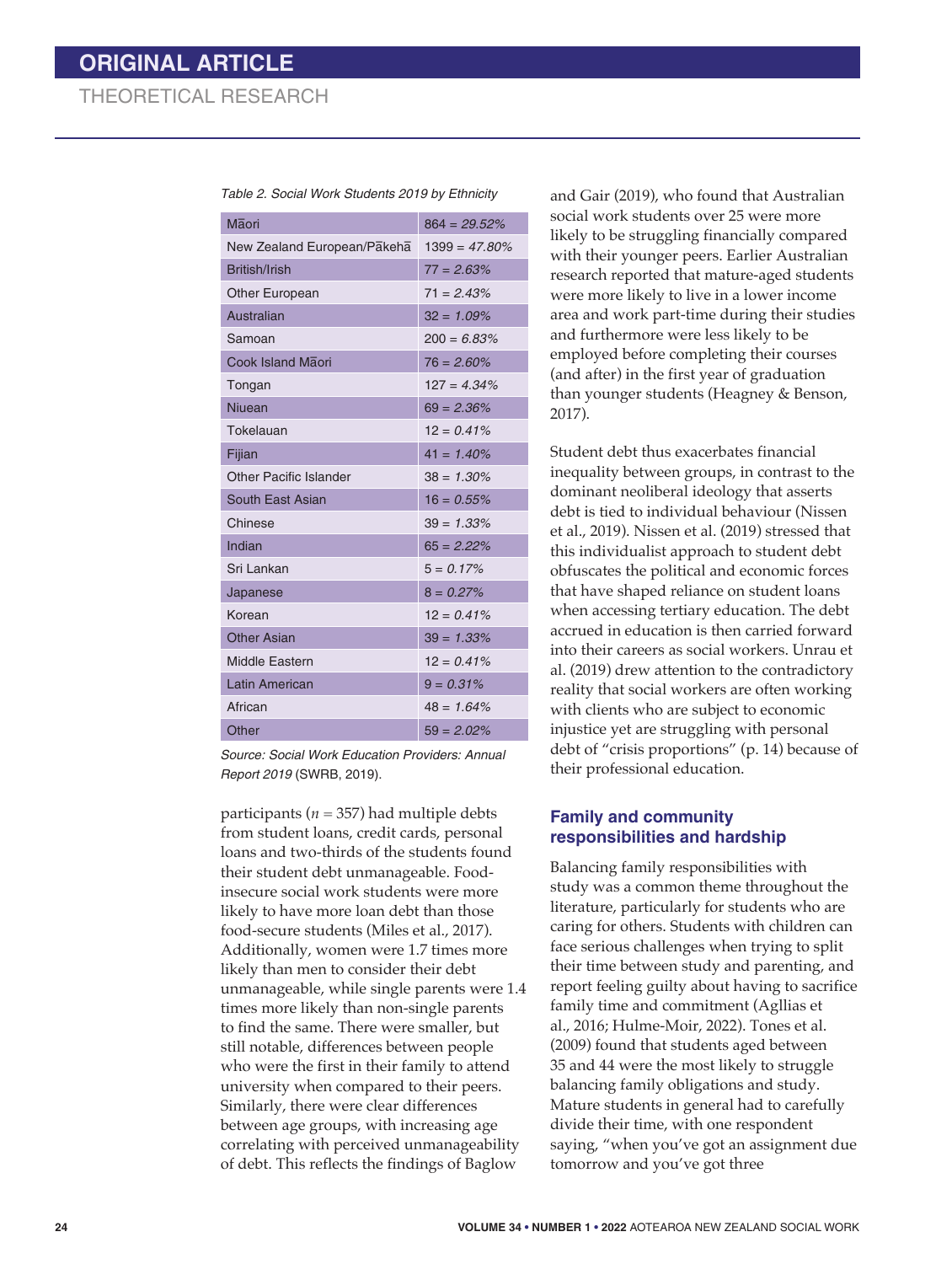kids you cannot say 'well kids, you cannot have dinner tonight', you've got to cook" (Tones et al., 2009, p. 509). In a study of 2320 Australian social work students, Baglow and Gair (2019) found that there were clear differences between younger students ( $n = 819$ ) and students over 25  $(n = 1501)$  regarding family responsibilities. A total of 41% of mature students agreed that parenting or other family duties impacted their studies "a lot or greatly" compared to 15% of younger students. Even more stark was the finding that students over 25 were 20 times more likely to have to pay regularly for childcare than their younger peers. Mature-aged students may have additional hurdles to enter higher education due to their complex circumstances than younger students. Heagney and Benson's (2017) study compared the access rates to higher education among lower socio-economic backgrounds from 2007 to 2013 provided by the Department of Education and Training in Australia. The data showed the number of entry-level students aged over 25 years did not increase, while students below 25 years have steadily increased during the period.

Students with parenting and broader family responsibilities self-reported having poorer academic grades than their peers (Ryan et al., 2011). Of those with children, 41% said parenting commitments impacted on their studies, with more than half of those stating their studies were impacted "a lot" or "greatly". In particular, mothers said that appropriate family support while they were studying posed a problem, reflecting the gendered divisions of family responsibilities in wider society. In their research with working-class Australian women in social science degrees, Fraser et al. (2016) and Michell et al. (2017) found that, although the participation of women attending tertiary education had changed positively over time, some mature female students still faced entrenched discriminatory attitudes from family and friends. Mature-aged, first-infamily women may face several challenges. In a study of motivation and persistence behaviours of five mature-aged women from

first-in-family backgrounds, Delahunty and O'Shea (2021) found that their conception of possible self was shaped by family history and was compounded by traditional gender positionality. Their earlier work decisions were reflected by gendered expectations lower-paying female occupations such as retail, banking, and administration. Despite hardship during their studies in higher education, they rarely lacked motivation and were persistent in transforming from their possible self to define a future self through university learning experiences (Delahunty & O'Shea, 2021).

The added stress of materially providing for children is articulated by one research respondent, who said they often go without so their children are "taken care of in relation to food and medication" (Gair & Baglow, 2018a, p. 39). Women with children may feel burdened supporting themselves and their children. Miles et al.'s (2017) study reported that a third of students had at least one child under 18 living in their households and that, in the previous 12 months, 35% of students had *sometimes* worried about running out of food, and 15% of students had *often* worried about food running out. It is absolutely vital that women with caregiving duties receive both interpersonal and financial support (Michell et al., 2017).

An extensive literature review by Hemy et al. (2016) on the struggles of social work students attending placement pointed to a dynamic of both family stress and family support. Despite the pressure to juggle responsibilities, many students found their whānau, friends, or communities a source of support and inspiration for their studies (Hemy et al., 2016; Michell et al., 2017). Findings from Martin (2010), in her study of Australian university students who had experienced mental distress during their studies, showed around 28% of respondents considered family and friends to be the most supportive elements in their lives. Similarly, a study of social work students at a Canadian university found students were more likely to draw support from family or friends than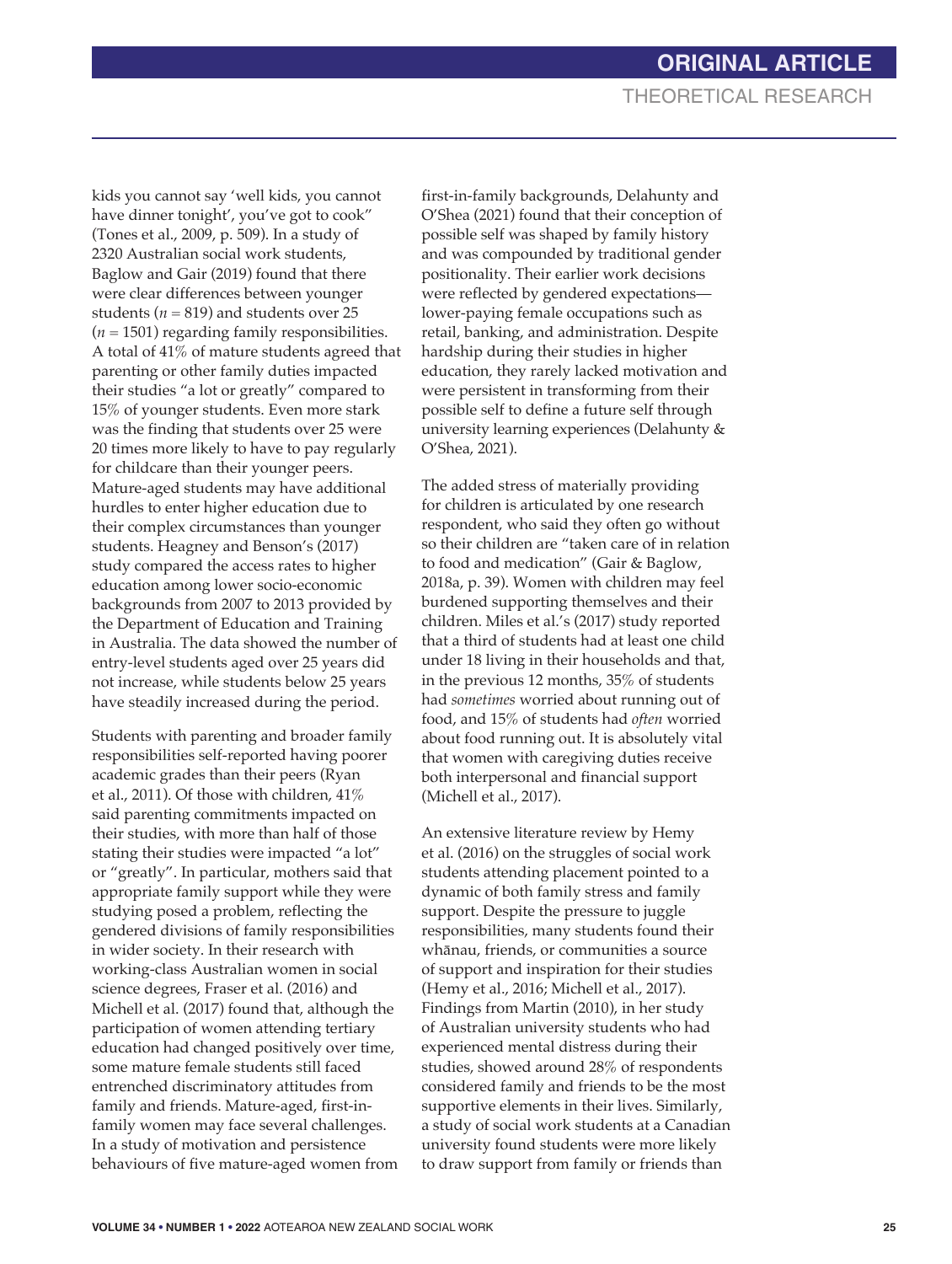from professionals or services (Reid & Poole, 2013). In contrast, Collins et al. (2010), and Fraser et al. (2016) found mixed results in perceived levels of support from spouses, partners, relatives, and friends. Some authors argued that combined support from family, friends, peers, communities, and institutions can bring positive outcomes (Meadows et al., 2020). Peers in the course are an additional significant source of support as they can discuss course-related and personal issues with others with similar experiences (Heagney & Benson, 2017). However, struggling students may not reach out for support. Considine et al. (2020) found in their study that social work students without a bursary felt social isolation and exclusion as they did not have time to arrange to meet their peers outside of the course due to engaging in paid work.

Broader cultural, religious, and community obligations can come into conflict with the demands of university education. Students can feel torn between their different roles, and some reported feeling like they were neglecting responsibilities and traditions because of the words or actions of family members (Agllias et al., 2016).

#### **Health, wellbeing and hardship**

This ongoing tension between the different facets of student life can have a detrimental effect on health and wellbeing (Collins et al., 2010; Gair & Baglow, 2018a, 2018b; Landstedt et al., 2017; Martin, 2010; McAuliffe et al., 2013). The accumulated stress of years of financial hardship and forgoing necessities to survive can cause or exacerbate mental distress (Gair & Baglow, 2018a, 2018b; Landstedt et al., 2017). A two-year longitudinal study of 454 British undergraduate students found that greater financial stress was linked to higher rates of stress, depression, anxiety, and alcohol dependence at baseline (Richardson et al., 2016). Both Richardson et al. (2016) and Unrau et al. (2019) suggest that the *perceived* relationship between student debt and

mental health is more important than the actual level of debt when understanding student distress. Debt may threaten not only students' psychological, but physical, safety. Miles et al.'s (2017) study showed that 72% of food-insecure students were more likely to not be able to afford to see a doctor due to financial barriers in comparison with foodsecure students (28%).

Students who are coping with illness, disability, or mental distress can struggle to meet deadlines and face penalties or exclusion without adequate support (Martin, 2010). The *Kei te Pai? Report on Student Mental Health in Aotearoa* survey*,* which had 1762 respondents from universities across Aotearoa New Zealand, found that the mean level of psychological distress according to the Kessler Psychological Distress Scale was 28.1, indicating a moderate level of distress (Gharibi, 2018). This was not distributed evenly across all groups—gender-diverse people, people with disabilities, and nonheterosexual people were significantly more distressed than their peers. Sexual and gender minority (SGM) groups should be included in analysis of student hardship in higher education as these students face higher rates of stress, greater financial concerns and lower social support than heterosexual peers in higher education (Holloway et al., 2019). Studies by Gair and Baglow (2018a, 2018b) found that social work students, in particular, experience an increased financial hardship, and the balancing act of study, paid work and other commitments impact mental health vulnerability by undertaking the required, mostly unpaid, placements.

Students can feel unsafe or uncomfortable when deciding whether to disclose illness, disability, or mental distress to their lecturers, tutors, and other people in positions of power over their studies and future careers, as well as to their peers (Martin, 2010; Newcomb et al., 2017). Because of the stigma associated with accessing mental healthcare, participants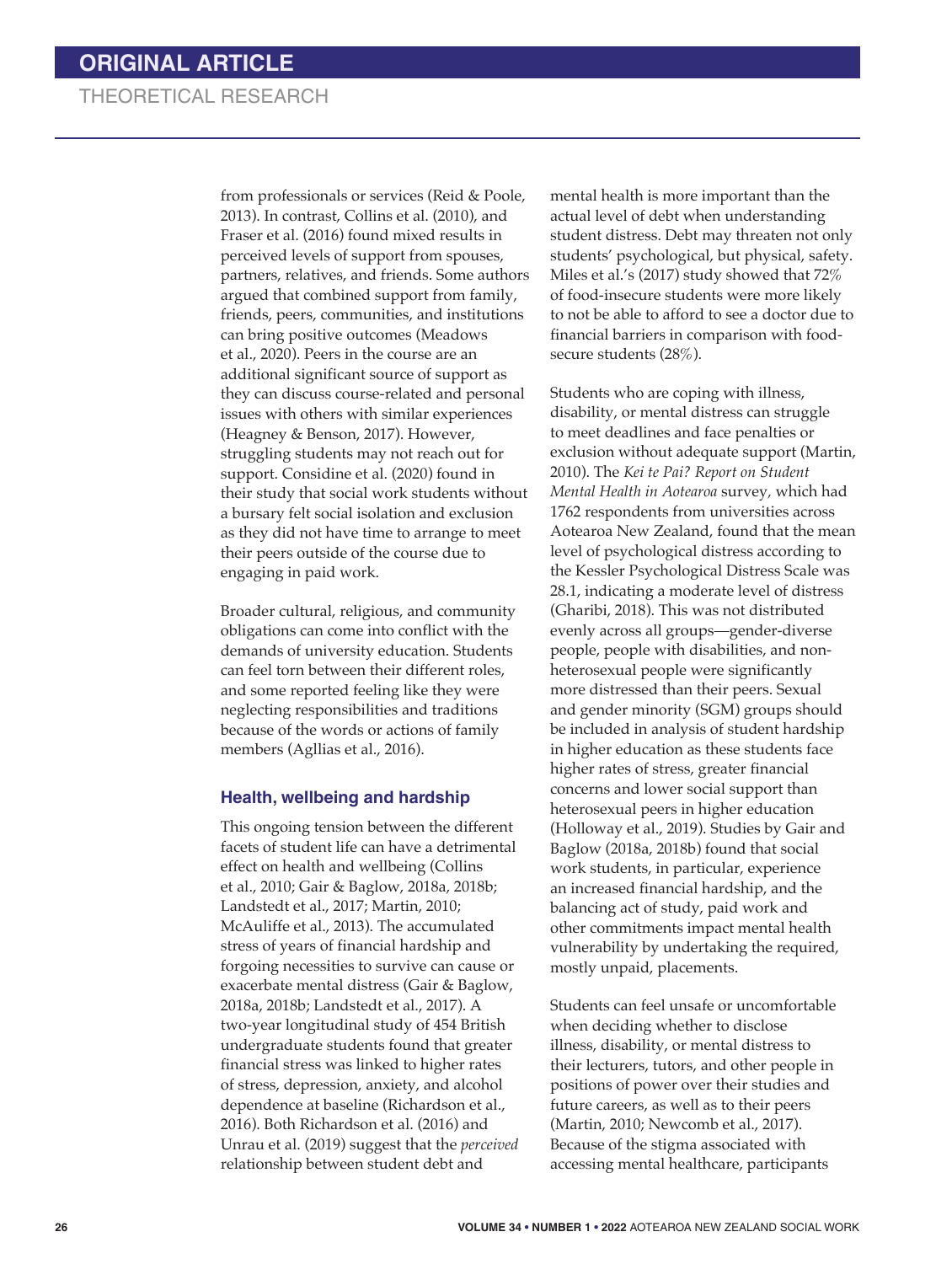in an Australian study of social work and human services students constructed service users as "others", people to be "studied and attended upon rather than members of the student body" (Newcomb et al., 2017, p. 686). A study of postgraduate social work students and their attitudes towards people with serious mental illness (schizophrenia, bipolar disorder, or major depression) found that more than half of these students would not want someone with a serious mental illness to babysit their children or marry into their family (Corravubias & Han, 2011). However, Corravubias and Han (2011) noted that this stigma was less likely in people with friends or family who had experienced serious mental illness. Educational interventions, which included videos, discussion groups, and meeting and talking to people who had experienced mental illness was shown to reduce stigma amongst a cohort of Spanish social work students (Rubio-Valera et al., 2016). Leadership from social work lecturers and tutors who have experienced mental distress is a crucial factor in normalising living with mental illness (Reid & Poole, 2013; Todd et al., 2019).

Stigma about mental distress, which is largely influenced by students' cultural and social environments, is likely a critical reason why many are reluctant to disclose and seek help from university or other mental health services (Meadows et al., 2020; Newcomb et al., 2017). United Kingdom findings showed that students often seek help from their family, friends and peers rather than institutions, and thus were reluctant to seek help from all available sources (Heagney & Benson, 2017). Some students are un willing to ask for assistance as they see themselves as the helper, not the helped (Meadows et al., 2020). Research by Martin (2010) showed that nearly one-third of participants had not disclosed their mental health needs because they were worried others might think they were lying, wanted special privileges, or were not really "bad enough" (p. 265). A participant in research by Reid and Poole (2013) said that, after disclosing their mental health status on the first day of placement

they were told by their field educator they should find another line of work. Supporting social work students who are struggling with their mental health can be complex (Todd et al., 2019). Balancing the rights of students with disabilities that may make academic or practice-based achievement difficult must, of course, be weighed against the rights of clients to receive competent and safe care, as well as satisfying professional regulations. Todd et al. (2019) cautiously suggested reflective questioning for social work educators that refocuses competency around fitness to practise rather than biomedical diagnostic labels.

Support services in tertiary institutions have often been experienced as unhelpful or even detrimental to students' mental and emotional wellbeing (Martin, 2010; Newcomb et al., 2017; Reid & Poole, 2013), while others found these services were not available when they needed them (Tones et al., 2009). One student in Martin's (2010) study was told they could not access mental healthcare through their university because "there were too many students who needed the service more" (p. 269), revealing the effects of austerity. More than a third of respondents in Aotearoa New Zealand waited two weeks or longer for an appointment with university mental health support (Gharibi, 2018). This is particularly important when considering that many students cannot afford mental healthcare outside of subsidised or free university services (Gair & Baglow, 2018a).

#### **Class, ethnicity and hardship**

In exploring the impact of financial strain, juggling family and community responsibilities, it is apparent these struggles were not experienced equally across all student groups. The structural inequities of the wider world—including, but not limited to, wealth, ethnicity and gender shape student experiences in social work education. Reflecting the highly gendered social work workforce, many of the findings of this review illustrate struggles that are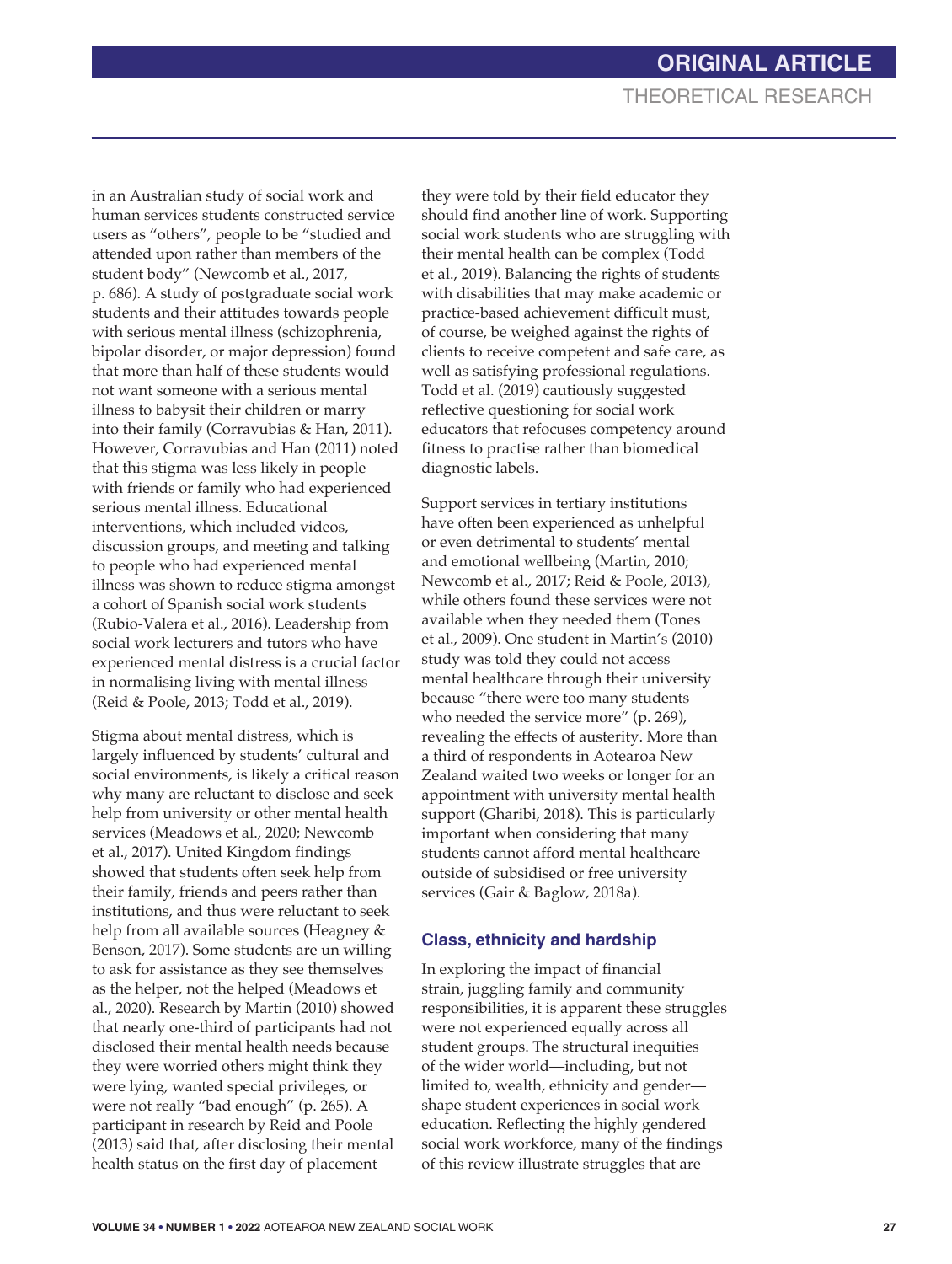particularly felt by women, however, class and race have been less frequently analysed. Unrau et al. (2019) found that students who were struggling financially were more likely to be a single parent, a non-white student, a first-generation student, to have been through the child care and protection system, or to have been previously homeless. Investigating the impact of regulation on social work education, Hosken (2018a, 2018b) argued that the rigid expectations of the Australian Association of Social Workers (AASW) and tertiary institutions, requiring 1000 hours of unpaid professional placements, deepens the class schism between who can become a social worker and who cannot. One participant in Hosken's (2018a) ethnographic research, a lecturer in a BSW programme, said that "[s]ome students from working-class areas in our local community, asked if the AASW just wanted social work students from wealthy families who had gone to elite schools" (p. 15). This same participant revealed that an AASW representative told her that "if people cannot afford to undertake the course, they probably should not study" (p. 16), illustrating the ideological justifications that help perpetuate structural injustice. As well as the financial and interpersonal struggles that students from working-class and poor backgrounds face in accessing tertiary education, some students report feeling out of place and like "an imposter" (Michell et al., 2017, p. 184).

In their Kaupapa Māori research of Indigenous students studying towards entering the health workforce, Curtis et al. (2012) asserted that Indigenous students face additional barriers in accessing tertiary education. As well as unequal rates of academic achievement that make it less likely that Indigenous students will enter higher education, those who do will probably attend a culturally alienating non-Indigenous, "foreign and unfriendly environment" (p. 10). Students with learning difficulties from minority backgrounds may experience disadvantages in relation to race and gender. An English study of the effect of learning difficulties, ethnicity and gender on the

completion of a social work degree, found that the intersection between race, gender and learning difficulty impacts on academic performance (Liu, 2017). Black female students with learning disabilities were at higher risk of incompletion compounded by inadequate supports from their educational institutions (Liu, 2017). Research has also provided evidence of the additional challenges posed by Indigenous social work students (Pallas et al., 2022; Zuchowski et al., 2013). In a small Australian study with 11 Aboriginal and Torres Strait Islander social workers and social work students, Zuchowski et al. (2013) found that the racism endured by Indigenous people during their social work education reflected their broader life experiences. The structural, systemic, and interpersonal racism and violence that Aboriginal and Torres Strait Islander people have been (and are) subjected to in health, justice, and child protection made placements in these areas very difficult for some students. When participants raised issues of racism and discrimination in the classroom and on placement, they were dismissed or disbelieved. For some participants, these ordeals were "intensified by prior experiences of racism and violence" (p. 56). Indigenous students in this research faced the contradictory pressures of being cast in the role of an "expert" on the lives, languages, and traditions of *all* Indigenous clients, while having their cultural knowledge dismissed. Hosken (2018b) draws attention to the contradiction of the espoused professional commitment to equity and diversity and a curriculum that is overwhelmingly Western. She asserts that students from minority ethnic and cultural groups do not see their "knowledge, culture or experiences reflected in positive or normative ways" in social work classroom or field education (p. 832).

In Aotearoa, most social work students are women (averaging about 86%) as reported by the SWRB (2019) and the efforts of widening participation have led to more students from diverse backgrounds, leading to disadvantage at the intersections of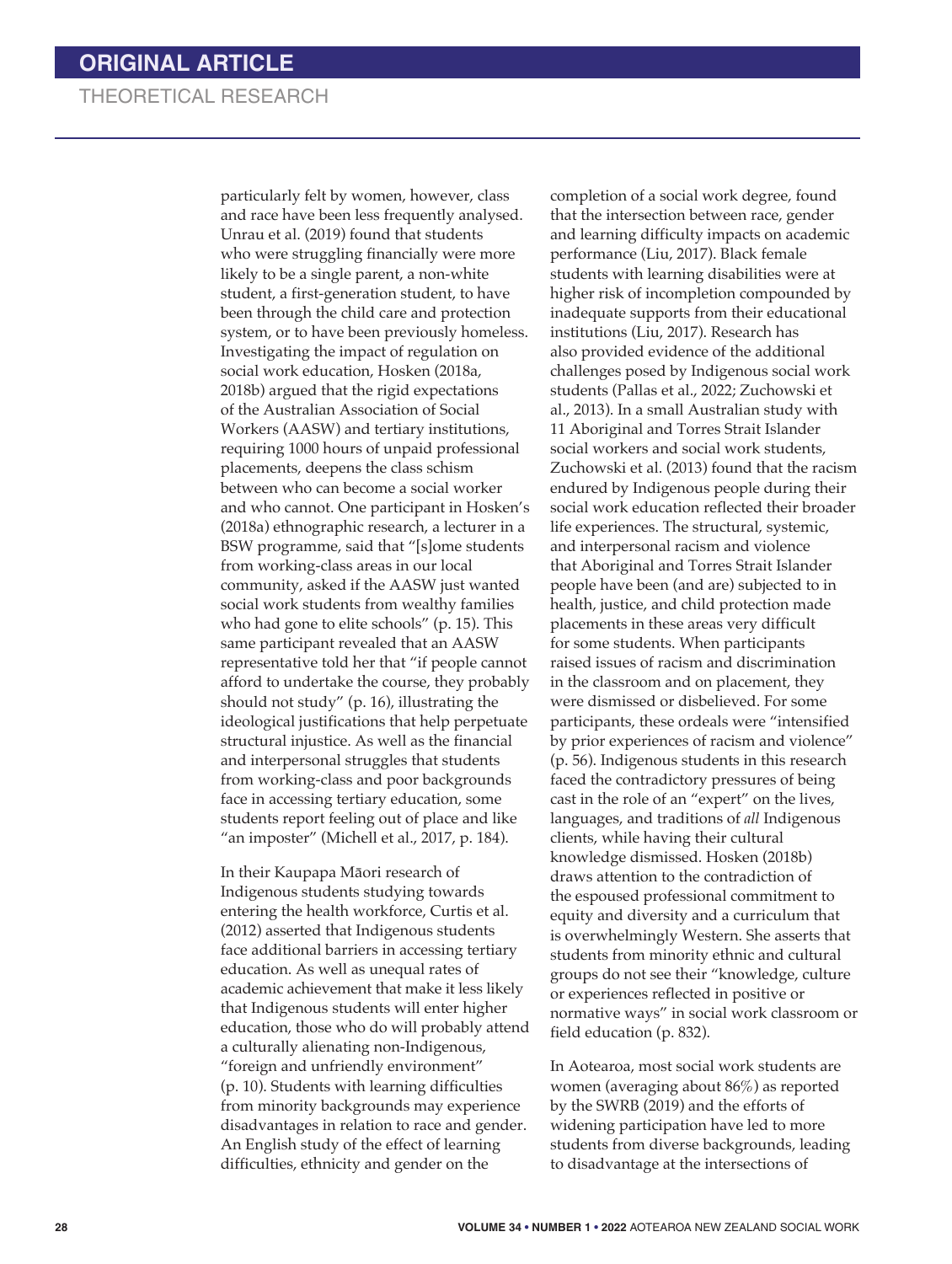gender, race, class disabilities, and sexualities and genders. Hosken (2018a) analysed the narrative of a South Sudanese social work student from a refugee background, who detailed her struggles to balance childcare, income, and the necessities of placement while in a country where she fears for the safety of herself and her children. She said: "Isn't social work about human rights? How is setting up placements so only young people, with no children, and with money from their parents can easily complete them about human rights?" (Hosken, 2018a, p. 15).

The inequitable policies of social work regulators which make it difficult for marginalised students to access or complete social work education can be understood as "replicating its predominantly white-Euro, settler, middle-class history, protecting its symbolic and material capital and interests" (Hosken (2018a, p. 19). Although other aspects of structural inequity and discrimination in tertiary education (such as ableism, heterosexism, and transphobia) are important. Sexual and gender minority students face unique challenges such as bullying, isolation, discrimination, harassment that can diminish interest in academic careers and increase lower retention (Holloway et al., 2019). "The multiplicity of oppression may be a consequence of the intersection of individual's multiple identities" (Liu, 2017, p. 228). A combination of student identities may create multiple disadvantages within education systems of power and domination. To eliminate multidimensional disadvantages in social work education and training, further research into these areas would certainly be useful to better understand the hardship of particular groups of social work students.

#### **Placement and hardship**

A recurring theme in the literature has been the intensity of struggle students face while on placement. For students who rely on paid work to survive, unpaid full-time placements can be extremely problematic

(Gair & Baglow, 2018a, 2018b; Hodge et al., 2020; Johnstone et al., 2016; Ryan et al., 2011). Gair and Baglow (2018a, 2018b) found that many students are forced to take time off work or leave employment altogether as they embark on placement, with some saving up years of annual leave in anticipation of losing their income. Other students used savings intended for house deposits, by freezing mortgage repayments on their home, or even selling their home (Gair & Baglow, 2018b). Johnstone et al. (2016) revealed similar challenges, with 76% of students forced to give up necessary shifts at their paid work to undertake placements, while 63% incurred extra expenses like travel, purchasing appropriate clothing, and paying for childcare. More than a third (37%) of respondents had sought monetary gifts from friends and whānau to survive during placement (Johnstone et al., 2016). Those who were not able to give up paid employment while on placement reported working incredibly unsafe hours, with one respondent stating they had worked "100 days straight" (Gair & Baglow, 2018a, p. 53), and another "seven days a week for four months" (Johnstone et al., 2016, p. 488). Financial hardship can rise during placement due work-related clothing, transport, childcare costs, and reduced income from paid work (Meadows et al., 2020). In Heagney and Benson's (2017) study, most mature-aged students value work-integrated learning of placement; however, they faced enormous challenges balancing work and family responsibilities and managing their finance while on placement. Considine et al. (2020) reported that students without a bursary stopped enjoying their placements due to constant financial-related anxiety and lack of time for assignments. In Hodge et al.'s (2020) study, one participant said her exhausted placement experience: "I do not remember the last time I did not feel tired or out of energy….My health deteriorated on several occasions throughout both placements due to stress" (p. 7).

As well as the difficulty of unpaid placements, students have drawn attention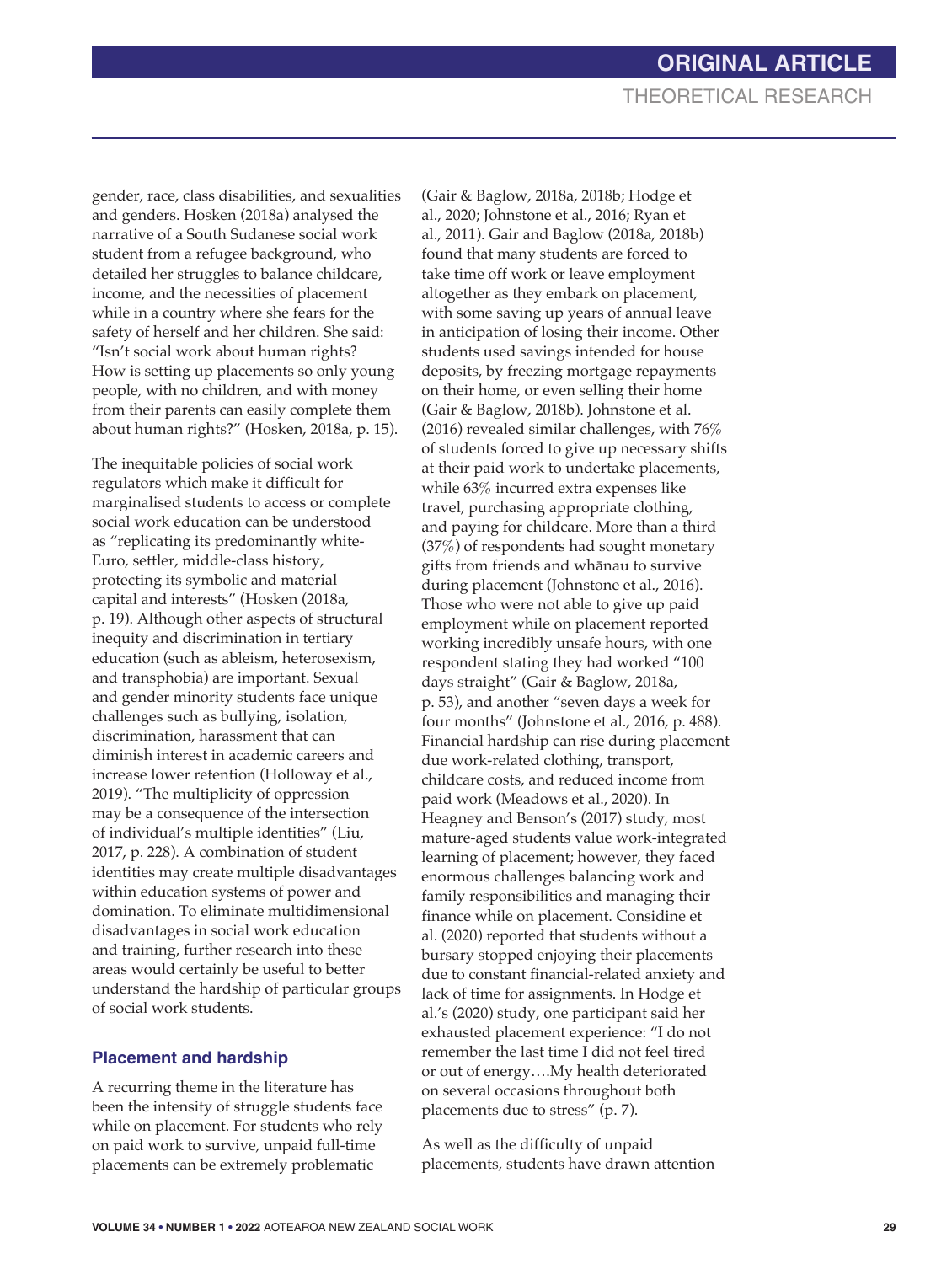to the lack of sick and bereavement leave available while on placement (Gair & Baglow, 2018b; Hosken, 2018a). These stresses during placement impact health and wellbeing (Hodge et al., 2020), and many students struggle to find time to practise proper self-care, showing a "critical and depressing disconnect" between the values and the realities of the profession (Gair & Baglow, 2018b, p. 53). Some students reported the start or exacerbation of mental illness, exhaustion so severe they had to be hospitalised, near-misses while driving because of excessively long hours, and complete burn-out by the end of placement (Gair & Baglow, 2018b). Adding to the financial and time-management challenges, students must grapple with the professional challenges of placement that might pitch them into a state of educational disequilibrium. Ying (2011) found that students who had not yet undertaken a placement in their MSW degree had a better sense of self-efficacy and self-esteem, and lower instances of depressive symptoms than those who had completed a placement.

The multiple demands of placements create further academic strain on social work students. Students must negotiate time spent on practice learning, family duties, socialising, and employment, with assignments that are still required as part of their education. Meadows et al.'s (2020) focus group study of BSW students in Aotearoa New Zealand reported that students modified the standards they set for their academic performance. According to Ryan et al. (2011), students feel forced to submit academic work they are not happy with just to get it done as their time is so stretched while on placement. Unfortunately, the logistics of field education are not tenable for some—19% of respondents in one study had to change their course progression because they could not reasonably undertake placement (Johnstone et al., 2016). Others have felt so overwhelmed with the prospect of juggling their various roles that they have considered leaving placement uncompleted (Gair & Baglow, 2018b). Many participants in

Meadows et al.'s (2020) study recognise that layers of support are necessary to sustain and maintain their wellbeing throughout the learning journey.

#### **Action on student hardship**

Across the reviewed literature, students, educators, and researchers suggested several interventions to reduce hardship. These were across student, institutional, and structural levels, with some that were specific to professional placement. The integrated intervention of micro and macro levels is essential. At the student level, enhancing student mindfulness and resilience was recommended, especially regarding placement (Gair & Baglow, 2018a; Ying, 2011). Earlier professionals' high rate of burnout, professional stress, and compassion fatigue may be associated with initial placement and a lack of professional experience; therefore, teaching self-care to social work students earlier is significant (Miles et al., 2017).

In Aotearoa New Zealand, Meadows et al. (2020) introduced a programme called "He Arawhata", which allows students to enhance their emotional intelligence and self-care skills alongside the academic curriculum. The programme integrates small structural tutorials known as "Nga Roopu Awhi", which refers to "shelter in quiet water". Students are allowed to have time to think reflectively in a safe environment; "focusing on the cognitive and affective needs of each individual as they negotiate their academic and social work professional worlds" (Meadows et al., p. 59). The process enhances students' self-awareness and sense of self-worth during their social work course. He Arawhata aims to prepare students for the demands of practicum and a career in social work.

Literature cautions an emphasis on individual problem framing and solutions. Gair and Baglow (2018a) argued that a focus on individual student responsibility should not be at the expense of institutional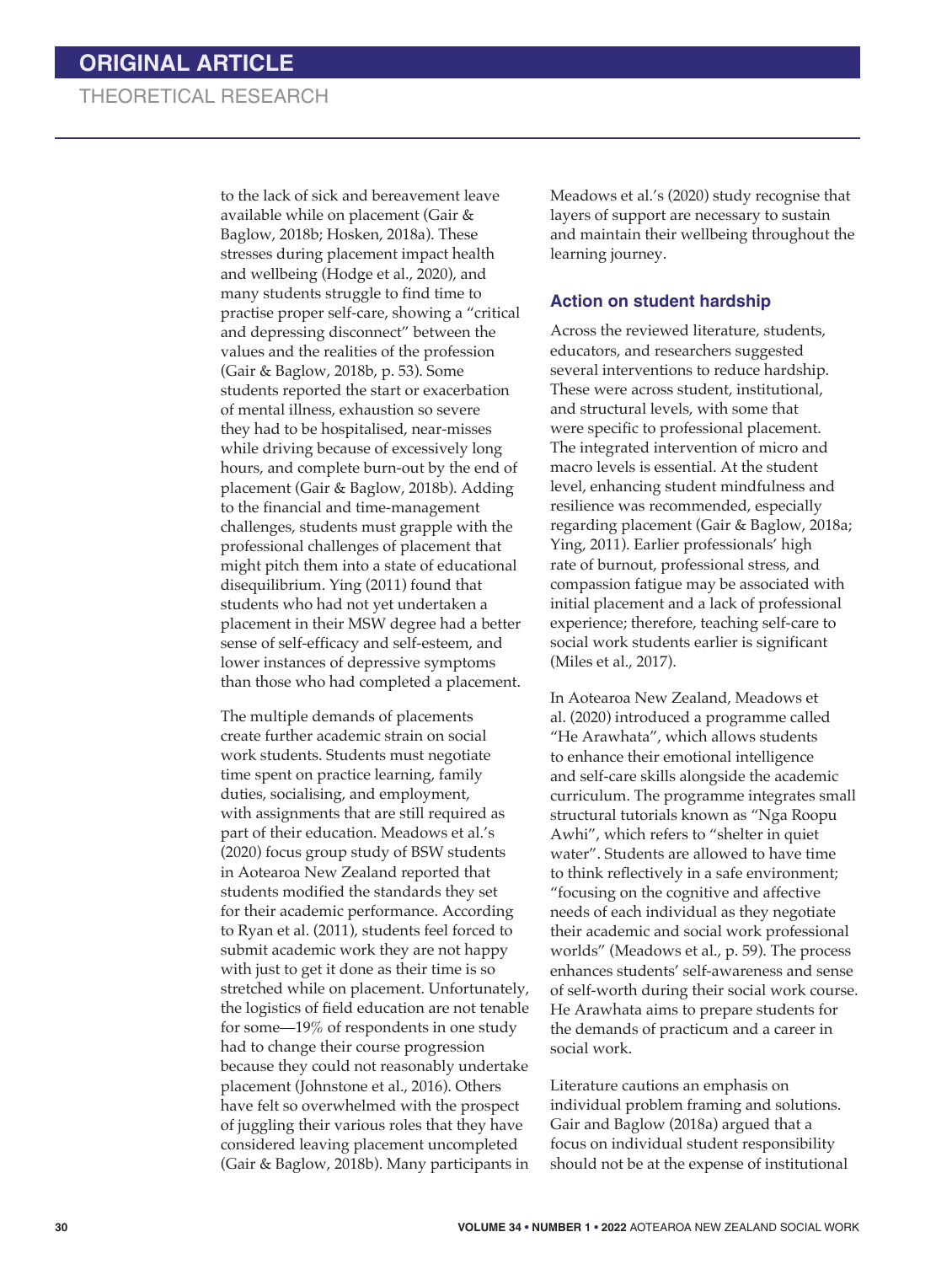and structural reforms that address the root causes of student hardship. Similarly, Thornton (2016) cautions against framing the psychological health of students as an individual problem. According to Thornton (2016), neoliberalism "sloughs off responsibility for stress" (p. 48) in an effort to depoliticise the problem. She states that the influence of a competitive post-qualification labour market, as well as the increasing costs of tertiary education, cannot be understated.

Most authors called for improved, more accessible mental health services on campus (Gair & Baglow, 2018a; Gharibi, 2018; McAuliffe et al., 2012), requiring a shift in institutional responses. Where mental health services are partially funded by the student body via fees, inaccessible or insufficient services to meet demand is especially unacceptable (Gharibi, 2018). Martin (2010) urged universities to adopt a wellness approach, rather than on disease or deficit. McAuliffe et al. (2012) argued that a "wholeof-university" approach is required, with better guidelines around responding to mental distress, while Gair and Baglow (2018a), Collins et al. (2010) and Reid and Poole (2013) assert that peer support groups would be useful. Better training for academic staff to recognise and respond to mental distress is recommended (Martin, 2010; Ryan et al., 2011), and educators should model safe disclosure of service use or mental distress (Newcomb et al., 2017; Reid & Poole, 2013). A studentcentred model for support systems would be effective and integrating information about student supports in the curriculum is a good way to "bring supports" to student's attention (Heagney & Benson, 2017).

Social work educators should engage students in dialogue about their experiences with poverty and hardship (Gair & Baglow, 2018b, 2018c). Collins et al. (2010) advocates for maintaining a low staff–student ratio, as small tutorial groups assist building both strong peer-to-educator and peer-to-peer relationships. Heagney and Benson (2017) found that receiving supportive comments from individual academic staff helped

mature-aged students cope better, while regular and early feedback were factors in their success, contributing to building confidence and motivation to continue their studies. Respondents in research by Agllias et al. (2016) suggested that free social activities at university and access to common areas with shared facilities (like seating and microwaves) were important, so students could socialise and support each other without having to spend their limited income. Tones et al. (2009) suggested providing academic and social integration support services specifically targeted to mature-aged students to make their transition back into education easier. Peer interaction can overcome social isolation and offer personal and course-related support for each other (Heagney & Benson (2017).

Indigenous students and students of a minority ethnic or cultural background need culturally safe education and placements (Curtis et al., 2012; Pallas et al., 2022; Zuchowski et al., 2013). Curtis et al. (2012) argued that, in the Aotearoa New Zealand context, tauira Māori need ongoing culturally appropriate academic support (extra tutorials, study groups) and pastoral support (spaces for cultural practices including sharing kai, help accessing financial assistance). To create culturally safe institutions, curricula must be reformed, educators and staff must be well trained, and the workforce must be developed by supporting more Indigenous and minority ethnic background people into academic and general positions (Curtis et al., 2012). The Aboriginal and Torres Strait Islander participants in Zuchowski et al. (2013) recommended increasing Indigenous staff, providing cultural mentors, and ensuring a thoughtful approach to matching Indigenous students with a placement. Similarly, a study of SGM health care students (including social work) found that having academic mentors was effective (Holloway et al., 2019). For contextual, structural, environmental and personal issues to be addressed, social work educators need to increase their selfawareness (Liu, 2017).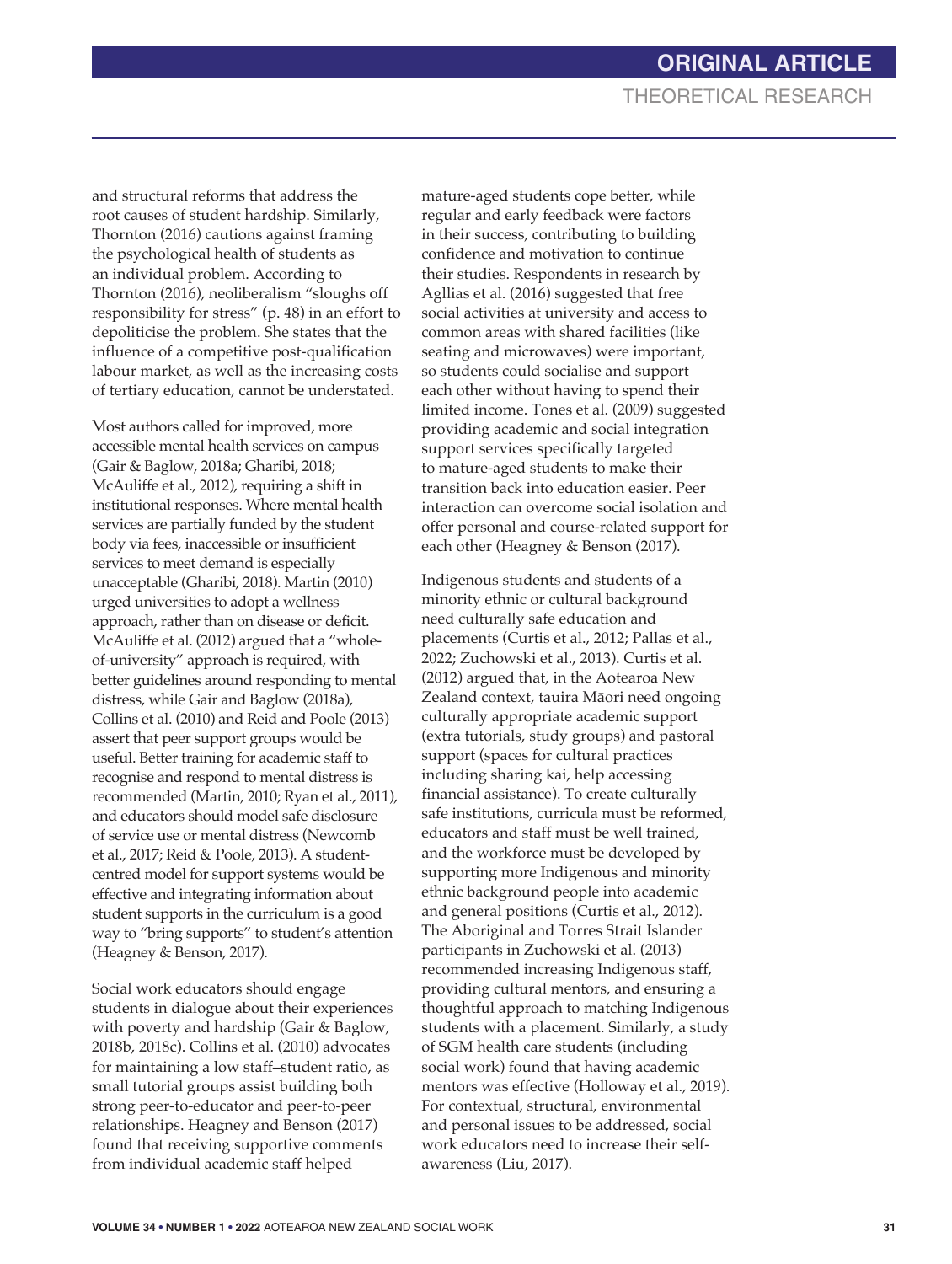To reduce hardship during placement, several studies recommended more flexible arrangements between social work students, their universities, and placement organisations (Gair & Baglow, 2018b; Johnstone et al., 2016; Ryan et al., 2011). Meadow et al. (2020) suggest that programmes build an extra "catch-up" week, integrating fieldwork hours into the year (excluding semester and study breaks), allowing for sick leave and adjusting to the flexible needs of students. A request for flexible hours can be not only considered under extenuating circumstances, but in response to other work or family commitments and financial costs (Hodge et al., 2020). Students reported that transport allowances to cover placement travel would be helpful (Johnstone et al., 2016). Gair and Baglow (2018b) argued that introducing sick or bereavement leave entitlement into placement agreements is necessary. They suggest the situations of mature-aged students with childcare responsibilities should be approached differently than those of their younger peers, as they will likely have different placement needs. Johnstone et al. (2016) stated there is a clear need for professional social work associations to investigate the feasibility and appropriateness of the structure of social work placements in the current economic context if they wish to support the health and wellbeing of future practitioners.

Many of these suggestions for change are simply not possible without addressing how social work programmes, and tertiary education providers generally, are funded and organised. Similarly, state-administered income support through grants, benefits, loans, and scholarships are clearly insufficient to meet student needs and must be increased if student hardship is to be combatted effectively (Johnstone et al., 2016; Gair & Baglow, 2018a, 2018b; Gharibi, 2018; Ryan et al., 2011). A mixed-method study by Yeung et al. (2019) into the NGO social work study award funded by the Ministry of Social Development provides an example of an alternative model. This award paid for

a potential student working in community settings to attend a qualifying social work programme, with study-related funds to the NGO employer, including support to backfill the employee's position. Yeung et al. (2019) affirmed that the award had a clear benefit for Māori and iwi-led organisations, with 35% (*n* = 37) of the 107 survey participants identifying as Māori. Past recipients said, in the interview component of the study, that the award provided financial security during their study and a "decrease in stress and pressure" (Yeung et al., 2019, p. 7), with the organisations benefiting from upskilling their staff.

### **DISCUSSION: GAPS IN THE LITERATURE**

An intersectional analysis is vital to understanding and addressing systematic inequalities in higher education as one category of analysis is insufficient. Gender, race, class, abilities are subject to sexism, racism and class bias that, intersecting, can produce complex relations of power and (dis)advantage (Nichols & Stahl, 2019). Social work is often perceived as a traditional female caregiving role, leading to systemic discrimination. For instance, in traditional female-dominated professions such as social work, nursing and education, clinical placements are unpaid, whereas traditionally, more male-dominated professions such as law, medicine, and engineering *are* paid (Hodge et al., 2020). This gendered nature of financial stress and its impact on wellbeing needs to be further explored.

Such an intersectional analysis of cultural, religious, and community responsibilities and student hardship has not featured strongly in the literature reviewed for this project, although many aspects of student identities are traversed. Given the multi-cultural nature of Aotearoa New Zealand, particularly our Māori, Pasifika, and large migrant groups, and the way health disparities and economic inequalities intersect with ethnicity, this was deemed an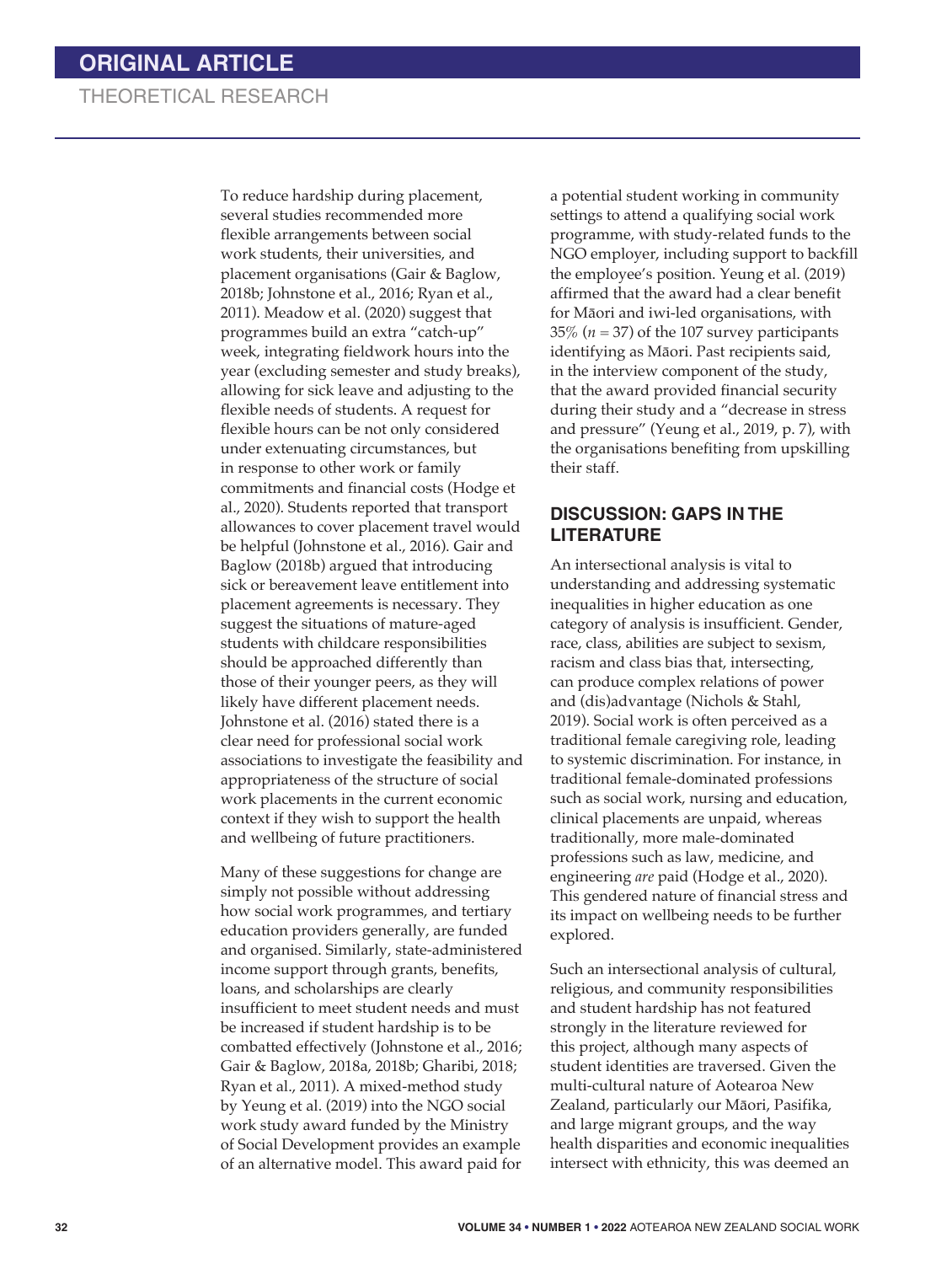important aspect to investigate. It is noted that much of the research reviewed did not include demographic information like age, ethnicity and (dis)ability of students, meaning that differences between students are not easily discernible. Indigenous and minority background students with broad, non-nuclear, family caring responsibilities, who face very different demands on their time, were not always clearly identified in the literature. The literature often fails to address how economic inequalities intersect with ethnic/cultural dimensions within the demands of social work study. The recent review by Pallas et al. (2022) has highlighted the needs of Indigenous students and suggested more support is needed to ensure accessible and appropriate field education experiences but did not explore economic factors. Similarly, a deeper examination of how recent migrants and resettled students experience demands was not identified. All these missing dimensions and the lack of a significant body of local research support the need for further research in the context of Aotearoa New Zealand.

## **CONCLUSIONS**

The prevailing neoliberal ideology that views education as an economic commodity means that those in powerful positions in our society are unlikely to champion the shift that is needed without significant pressure. This review has identified many common struggles faced by social work students in several countries. Reducing these challenges requires a shift in how our society treats students in higher education. Gair and Baglow (2018c) argued that the dire situation of many social work students requires a "revisiting of emancipatory, critical, anticolonialist and other radical pedagogies in university curricula, and collaborative social action to implement change" (p. 213). To enable participation in social work education in Aotearoa New Zealand in a manner that is responsive to the particular aspirations and challenges of Maōri and Pasifika, and addresses the needs of all, especially

members of marginalised communities, our programmes may need significant review. In order to achieve this and, cognisant of the gaps in the local literature, we advocate that student hardship needs to be more comprehensively understood in Aotearoa New Zealand.

Submitted 1 August 2021

Accepted 28 February 2022

Published 13 May 2022

#### **References**

- Agllias, K., Howard, A., Cliff, K., Dodds, J., & Field, A. (2016). Students' experiences of university and an Australian social work program: Coming, going, staying. *Australian Social Work, 69*(4), 468–480. https://doi:10.1080/031240 7X.2015.1090464
- Baglow, L., & Gair, S. (2019). Mature-aged social work students: Challenges, study realities, and experiences of poverty. *Australian Social Work, 72*(1), 91–104. https:// doi:10.1080/0312407X.2018.1534130
- Collins, S., Coffey, M., & Morris, L. (2010). Social work students: Stress, support and well-being. *British Journal of Social Work, 40*(3), 963–982. https://doi:10.1093/bjsw/ bcn148
- Considine, T., Heanue, K., & Hollingdale, P. (2019). The effects of an exclusionary bursary policy on student social workers: An exploratory qualitative study on the effects of the 2013 policy to cap the allocation of bursaries in England. *Critical and Radical Social Work*.
- Covarrubias, I., & Han, M. (2011). Mental health stigma about serious mental illness among MSW students: Social contact and attitude. *Social Work, 56*, 317–325.
- Curtis, E., Wikaire, E., Stokes, K., & Reid, P. (2012). Addressing indigenous health workforce inequities: A literature review exploring "best" practice for recruitment into tertiary health programmes. *International Journal for Equity in Health, 11*(13), 1–15. http://www.equityhealthj. com/content/11/1/13
- Delahunty, J., & O'Shea, S. (2020). "Don't let anyone bring me down again": Applying "possible selves" to understanding persistence of mature-age first-in-family students. *Higher Education Research & Development*, 1–15. https://doi:10.1080/07294360.2020.1771682
- Fraser, H., Michell, D., Beddoe, L., & Jarldorn, M. (2016). Working-class women study social science degrees: Remembering enablers and detractors. *Higher Education Research & Development, 35*(4), 684–697. https://doi:10.1080/07294360.2015.1137885
- Gair, S., & Baglow, L. (2018a). "We barely survived": Social work students' mental health vulnerabilities and implications for educators, universities and the workforce. *Aotearoa New Zealand Social Work, 30*(1), 13. https://doi:10.11157/anzswj-vol30iss1id470.
- Gair, S., & Baglow, L. (2018b). Australian social work students balancing study, work, and field placement: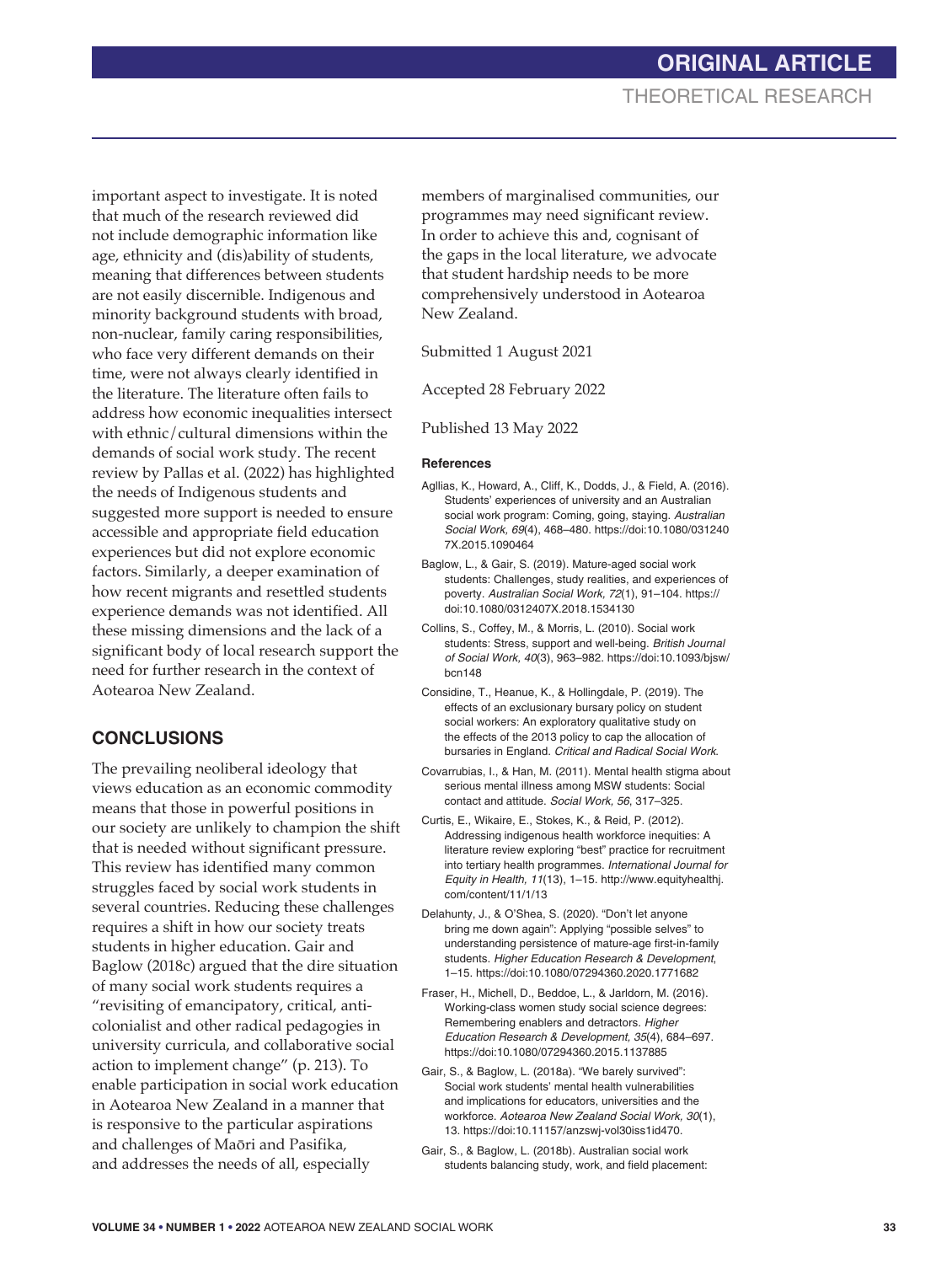Seeing it like it is. *Australian Social Work, 71*(1), 46–57. doi:10.1080/0312407X.2017.1377741

- Gair, S., & Baglow, L. (2018c). Social justice in a tertiary education context: Do we practice what we preach? *Education, Citizenship and Social Justice, 13*(3), 207–216.
- Gharibi, K. (2018). *Kei te pai? Report on student mental health in Aotearoa*. New Zealand Union of Students' Associations. https://gallery.mailchimp.com/ b109fde7924adea2d9afaa28d/files/ad0db517-d37f-4075-9984-6236b5838f0d/Kei\_Te\_Pai\_Mental\_Health\_ Report\_Main\_.pdf
- Heagney, M., & Benson, R. (2017). How mature-age students succeed in higher education: implications for institutional support. *Journal of Higher Education Policy and Management, 39*(3), 216–234. https://doi:10.1080/1 360080X.2017.1300986
- Hemy, M., Boddy, J., Chee, P., & Sauvage, D. (2016). Social work students "juggling" field placement*. Social Work Education, 35*(2), 215–228. https:// doi:10.1080/02615479. 2015.1125878
- Hodge, L., Oke, N., McIntyre, H., & Turner, S. (2020). Lengthy unpaid placements in social work: Exploring the impacts on student wellbeing. *Social Work Education*, 1–16. https://doi:10.1080/02615479.2020.1736542
- Holloway, I. W., Miyashita Ochoa, A., Wu, E S. C., Himmelstein, R., Wong, J. O., & Wilson, B. D. M. (2019). Perspectives on academic mentorship from sexual and gender minority students pursuing careers in the health sciences. *American Journal of Orthopsychiatry*, *89*(3), 343–353. https://dx.doi.org/10.1037/ort0000410
- Hosken, N. (2018a). Classism, poverty and the regulation of Australian social work education *Advances in Social Work and Welfare Education, 20*(2), 8–22.
- Hosken, N. (2018b). Practices of exclusion and injustices within social work education. *Social Work Education*, *37*(7), 825–837. https://doi:10.1080/02615479.2018.1456519
- Hulme-Moir, K. L. (2022). *Surviving or thriving? How student caregivers experienced their social work education journey* [Unpublished master's thesis]. University of Auckland.
- Johnstone, E., Brough, M. Crane, P. Marston, G., & Correa-Velez, I. (2016). Field placement and the impact of financial stress on social work and human service students. *Australian Social Work, 69*(4), 481–494. https://doi:10.1080/0312407X.2016.1181769
- Landstedt, E., Coffey, J., Wyn, J., Cuervo, H., Woodman, D. (2017). The complex relationship between mental health and social conditions in the lives of young Australians mixing work and study. *Young, 25*(4), 339–358. https:// doi:10.1177/1103308816649486
- Liu, B. C. (2017). Intersectional impact of multiple identities on social work education in the UK. *Journal of Social Work*, *17*(2), 226–242. https:// doi:10.1177/1468017316637220
- Martin, J. (2010). Stigma and student mental health in higher education. *Higher Education Research and Development, 29*(3), 259–274. https:// doi:10.1080/07294360903470969
- McAuliffe, D., Boddy, J., McLennan, V., & Stewart, V. (2012). Keeping the doors open: Exploring experiences of and responses to university students who disclose mental illness. *Journal of Social Inclusion, 3*(1), 117–129.
- Meadows, L., Fraser, S., Swift, D., & Gant, L. (2020). BSW students under stress: Students' struggles lead to an innovative response in Aotearoa New Zealand. *Advances in Social Work and Welfare Education, 22*(1), 48–63.
- Michell, D., Beddoe, L., Fraser, H., & Jarldorn, M. (2017). Solidarity and support: Feminist memory work focus groups with working-class women studying social science degrees in Australia. *International Journal of Qualitative Studies in Education, 30*(2), 175–189. https:// doi:10.1080/09518398.2016.1242804.
- Miles, R., McBeath, B., Brockett, S., & Sorenson, P. (2017). Prevalence and predictors of social work student food insecurity. *Journal of Social Work Education*, *53*(4), 651–663. https://doi: 10.1080/10437797.2017.1299062
- Ministry of Education. (2019). *Student loan scheme annual report 2018-2019.* https://www.educationcounts.govt. nz/publications/80898/student-loan-scheme-annualreport-2019
- Newcomb, M., Burton, J., & Edwards, N. (2017). Service user or service provider? How social work and human service students integrate dual identities. *Social Work Education, 36*(6), 678–689. https://doi:10.1080/0261547 9.2017.1327574.
- Nichols, S., & Stahl, G. (2019). Intersectionality in higher education research: A systematic literature review. *Higher Education Research & Development, 38*(6), 1255–1268. https://doi:10.1080/07294360.2019.1638348
- Nissen, S., Hayward, B., & McManus, R. (2019). Student debt and wellbeing: A research agenda. *Kotuitui: New Zealand Journal of Social Sciences Online, 14*(2), 245– 256. https://doi:10.1080/1177083X.2019.16146351-12
- Pallas, P., Roberts, R., Webb, G., Walters, J., & Agllias, K. (2022). The experiences of Indigenous students on placement: A scoping review. *Australian Social Work*, 1–16. https://doi:10.1080/0312407X.2021.2014540
- Reid J., & Poole, J. (2013). Mad students in the social work classroom. Notes from the beginnings of an inquiry. *Journal of Progressive Human Services, 24*(3), 209–222.
- Richardson, T., Elliott, P., Roberts, R., & Jansen, M. (2016). A longitudinal study of financial difficulties and mental health in a national sample of British undergraduate students. *Community Mental Health Journal, 53*(2017), 344–352. https://doi:10.1007/s10597-016-0052-0
- Rubio-Valera, M., Aznar-Lou, I., Vives-Collet, M., Fernandez, A., Gil-Girbau, M., & Serrano-Blanco, A. (2016). Reducing the mental health-related stigma of social work students: A cluster RCT. *Research on Social Work Practice*, *28*(2), 164–172. https:// doi:10.1177/1049731516641492
- Ryan, M., Barns, A., & McAuliffe, D. (2011). Part-time employment and effects on Australian social work students: A report on a national study. *Australian Social Work, 64*(3), 313–329.
- Social Workers Registration Board (2019). *Social Work Education Providers: Annual Report 2019.* https://swrb. govt.nz/about-us/news-and-publications/publications/
- Strauss, P., & Hunter, J. (2018). Uncertain pathways: Foundation skills tutors and marginalised students in neoliberal times. *Journal of Further and Higher Education, 42*(7), 879–892. https://doi:10.1080/030987 7X.2017.1323193